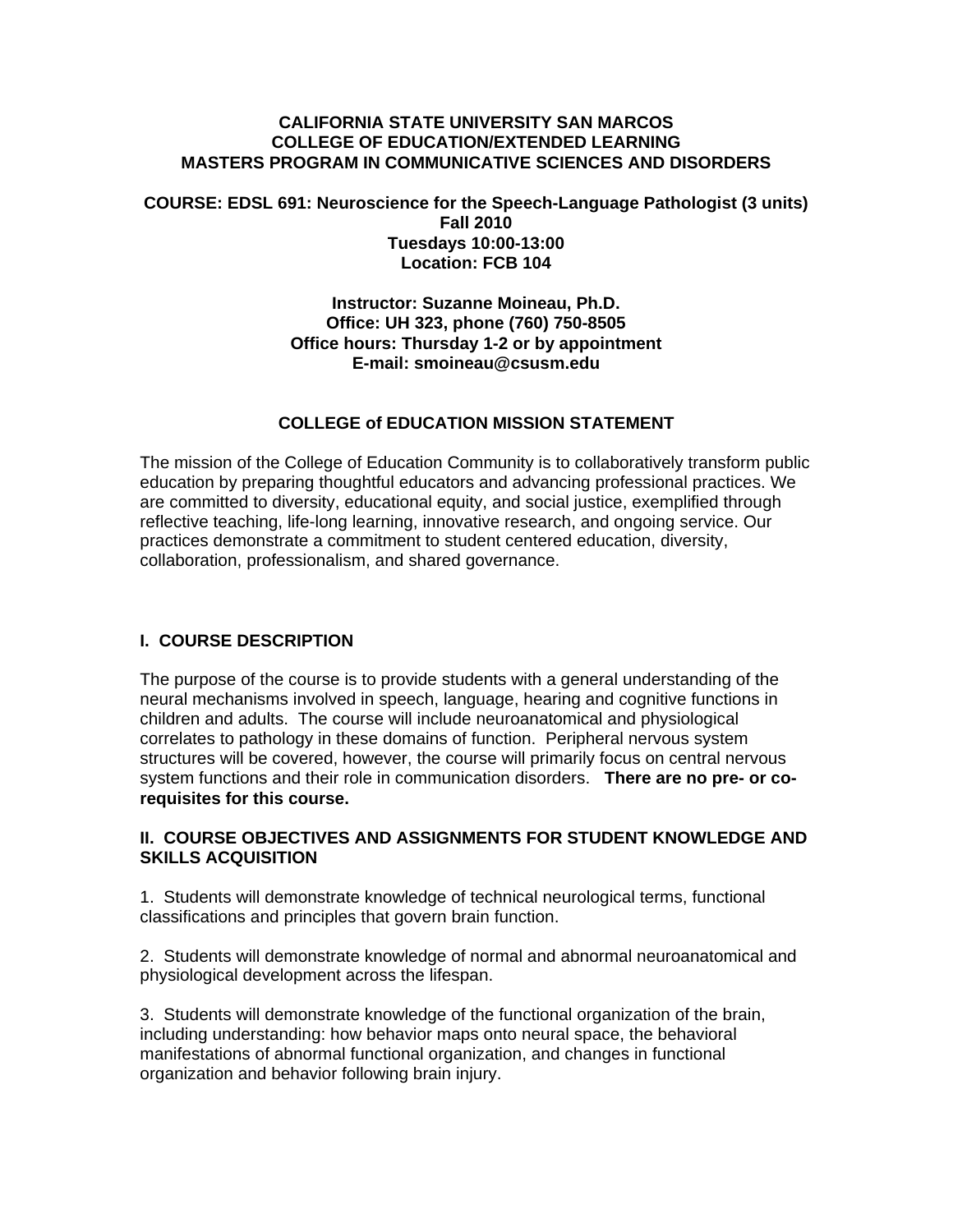4. Students will demonstrate knowledge and skill in predicting behavioral affects of specific forms of neurological illness and injury, determining treatment efficacy/limitations based on neurological status, and in broadly applying this knowledge to the profession.

Each of the objectives stated above will be evaluated by the following mechanisms:

1. **Examinations:** Students will take 2 examinations based on information from lectures and class discussion, that evidence gained knowledge in the following areas: terminology, classifications, typical and atypical neurological development, brainbehavioral correlations, behavioral manifestations of neurological disease/injury application of material to clinical practice, and multicultural issues; exams to be graded by the instructor (**ASHA Standards III-B, C, D, E & F; IV-B; V-A; CTC for the Clinical Rehabilitative Services Credential (CRSC) in Language, Speech and Hearing (LSH) Standards 19, 20, 22, 23, 24)**. 100 points total.

2. **Clinical Case Studies:** Students will write up 5 clinical consideration response papers based on lecture material. Each student will arrive to class with their response paper and will exchange it with a fellow classmate for review. Final papers will be graded by the instructor Responses will be reviewed with peers and then graded by the instructor. (**ASHA Standards III-B, C, D, E & F; IV-B; V-A; CTC Standard 19, 20, 22)**. 50 points total

3. **Research Paper:** Students will work in teams of two (2) to prepare a research driven paper on the neurological underpinnings of a particular disorder area that they are assigned. The paper should open with an explanation of the disorder and its behavioral manifestations. You can get this information from a journal article or a standard textbook in the field and this should be referenced in APA format in your bibliography, along with the research articles you will review and include. The main body of the paper is a review of the current literature on the neurological correlates to the behavioral profile for that disorder. If the article is specific in detailing out which behaviors are associated with which region, this should be clearly explained in your paper. The paper should include a summary of the findings and how they overlap or are contradictory. You should discuss the implications for the practicing therapist, and how you will use this information in the future. Each student will be responsible for finding three journal articles related to the neurology of the disorder to contribute to the final paper (i.e. there should be a total of 6 references). The final paper should be a joint venture between the two of you – a true collaborative endeavor.

You will be required to give a presentation of your paper/findings to the class during our last 2 weeks. (**ASHA Standards III-B, C, D, E & F; IV-B; V-A; CTC Standard 19, 20, 22, 23, 24)**. 100 points total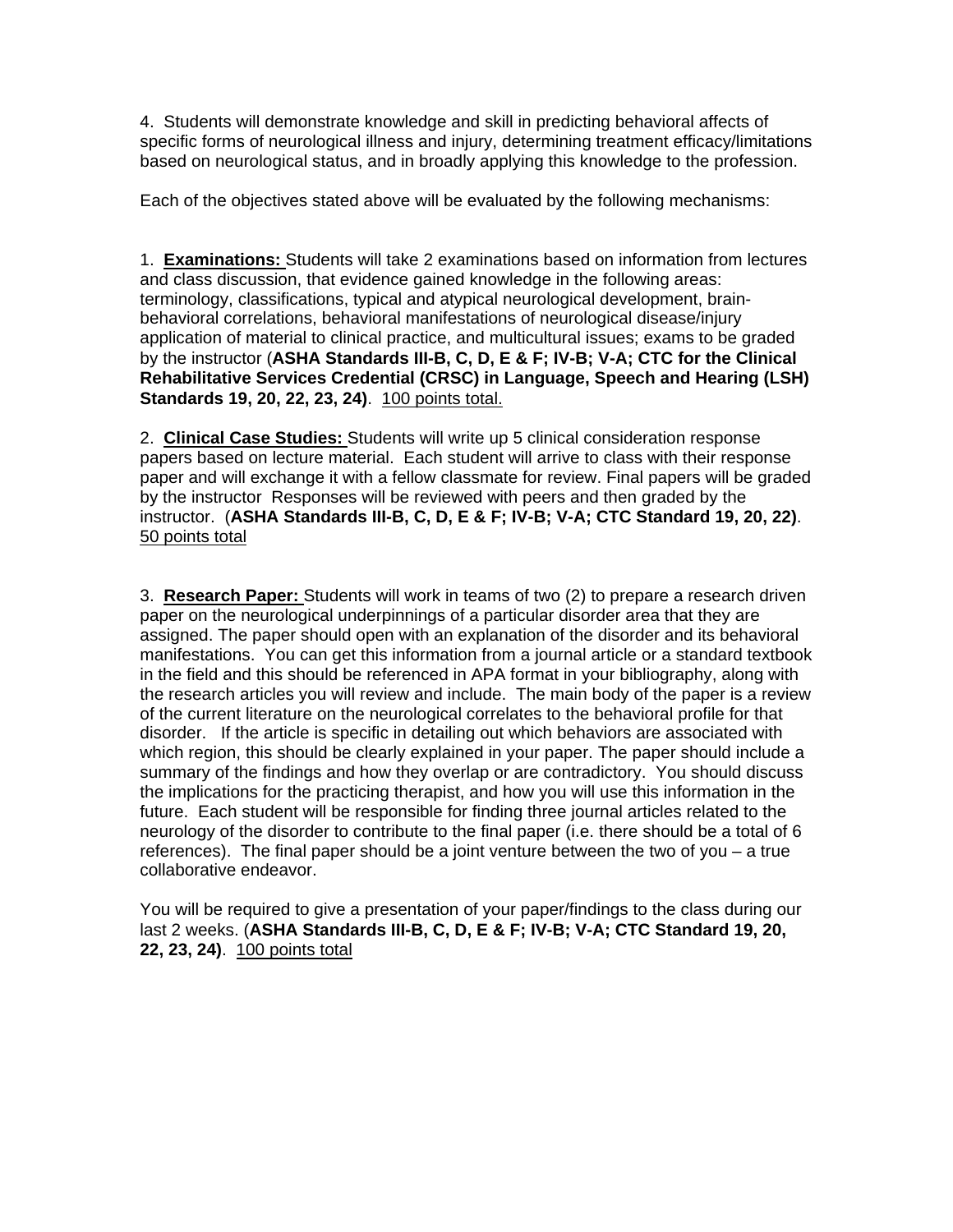#### **III. COURSE GRADING (percentage of total points):**

| $95 - 100$ | A    | $80 - 82$ | в-   |
|------------|------|-----------|------|
| $90 - 94$  | - A  | $77 - 79$ | $C+$ |
| 87 - 89    | $B+$ | $73 - 76$ | C    |
| $83 - 86$  |      | $70 - 72$ | C-   |

**Submission Schedule:** Work submitted late, but within one week of the due date will be reduced by one letter grade. Work received over one week late receives no credit.

 mechanics (grammar, syntax, spelling, format, uniformity of citation, etc.).  **Grading Emphasis:** Each written assignment will be graded approximately 80% on content (detail, logic, synthesis of information, depth of analysis, etc.), and 20% on

### **IV. REQUIRED TEXT:**

There is no required textbook, however, if you are interested in purchasing a text, I strongly recommend the following:

Bhatnagar, S. (2008). *Neuroscience for the Study of Communicative Disorders. 3rd Edition*. Baltimore: MD. Lippincott Williams & Wilkins

### **PROFESSIONAL AND ADMINISTRATIVE REQUIREMENTS**

- 1. "Person-first" language (e.g., "Individuals with aphasia" rather than "The aphasic individual;" "Johnny presents with Down Syndrome" rather than "My Down Syndrome student") must be used throughout all written and oral assignments and discussions.
- 2. All written documents should be completed with a word processor. Keep an electronic copy of all of your work. You will want these for your review when you are ready to prepare for the PRAXIS exam.
- 3. Complete and hand in all assignments on the due dates for full credit. If you have extraordinary circumstances that impact completion of your assignments, please inform the instructor(s). Any time that you have questions or concerns, please contact the instructor(s) immediately.
- 4. Participate actively in class discussions and group activities and demonstrate positive interpersonal skills with classmates, the instructors, and guests.
- 5. Ensure you receive handouts and information if you miss class, so be sure to get phone numbers from colleagues/classmates.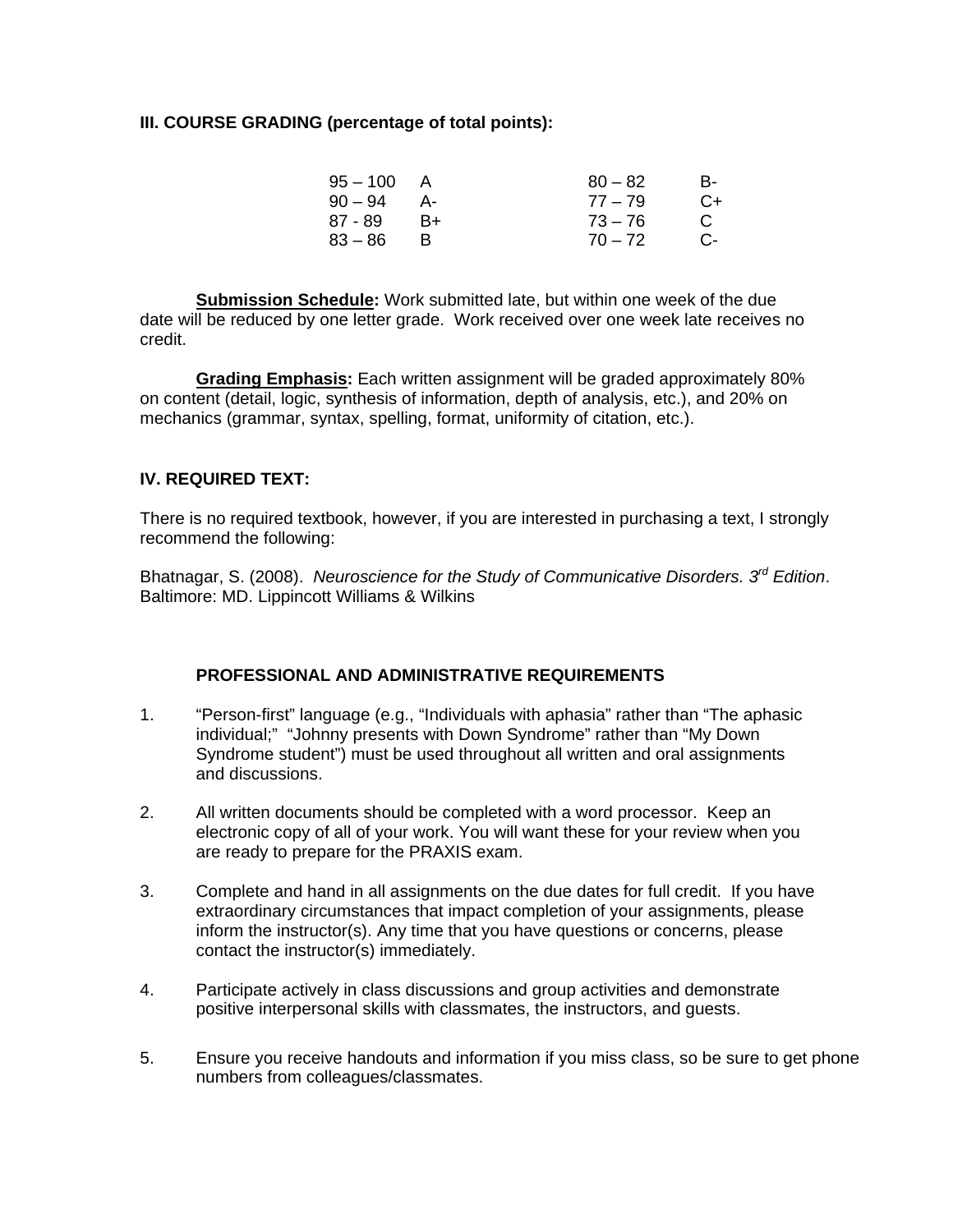## **V. COLLEGE of EDUCATION ATTENDANCE POLICY**

the instructor. Individual instructors may adopt more stringent attendance requirements. Due to the dynamic and interactive nature of courses in this field, all students are expected to attend all classes and participate actively. At a minimum, students must attend more than 80% of class time, or s/he may not receive a passing grade for the course at the discretion of Should the student have extenuating circumstances, s/he should contact the instructor as soon as possible. *(Adopted by the CoE Governance Community, December, 1997).* 

#### **Attendance and Participation for this course:**

The course deals with complex material processed in a variety of ways. Structured interactions, group processes, oral presentations, guided discussions, and development of assessment and treatment skills are the norm. The degree of your engagement in these processes forms the basis for points assigned. Due to the fast paced and highly interactive nature of the course, regular attendance and full participation are expected: teaching and learning is difficult (if not impossible) if one is not present for and engaged in the process. Therefore, the above College Attendance Policy is amplified as follows: 1. Missing more than 2 class meetings will result in the reduction of one letter grade. 2. Arriving late or leaving early on more than two occasions will result in the reduction of one letter grade. 3. Illness and emergency circumstances will be considered/negotiated on a case-by-case basis. These measures should not be considered punitive, as students are expected to establish appropriate personal, academic and career-ladder priorities. Therefore these measures should be viewed as taking appropriate individual responsibility for one's own learning in a democratic, collaborative and reciprocallearning environment.

### **VI. GENERAL CONSIDERATIONS**

### **Ability**

Every student has the right to equitable educational consideration and appropriate accommodation. Students having differing ability (mobility, sight, hearing, documented learning challenges, first language/English as a second language) are requested to contact the professor at the earliest opportunity. Every effort will be made to accommodate special need. Students are reminded of the availability of Disabled Student Services, the Writing Center, technology assistance in the computer labs, and other student support services available as part of reasonable accommodation for special needs students.

### **CSUSM Academic Honesty Policy**

"Students will be expected to adhere to standards of academic honesty and integrity, as outlined in the Student Academic Honesty Policy. All written work and oral assignments must be original work. All ideas/materials that are borrowed from other sources must have appropriate references to the original sources. Any quoted material should give credit to the source and be punctuated with quotation marks.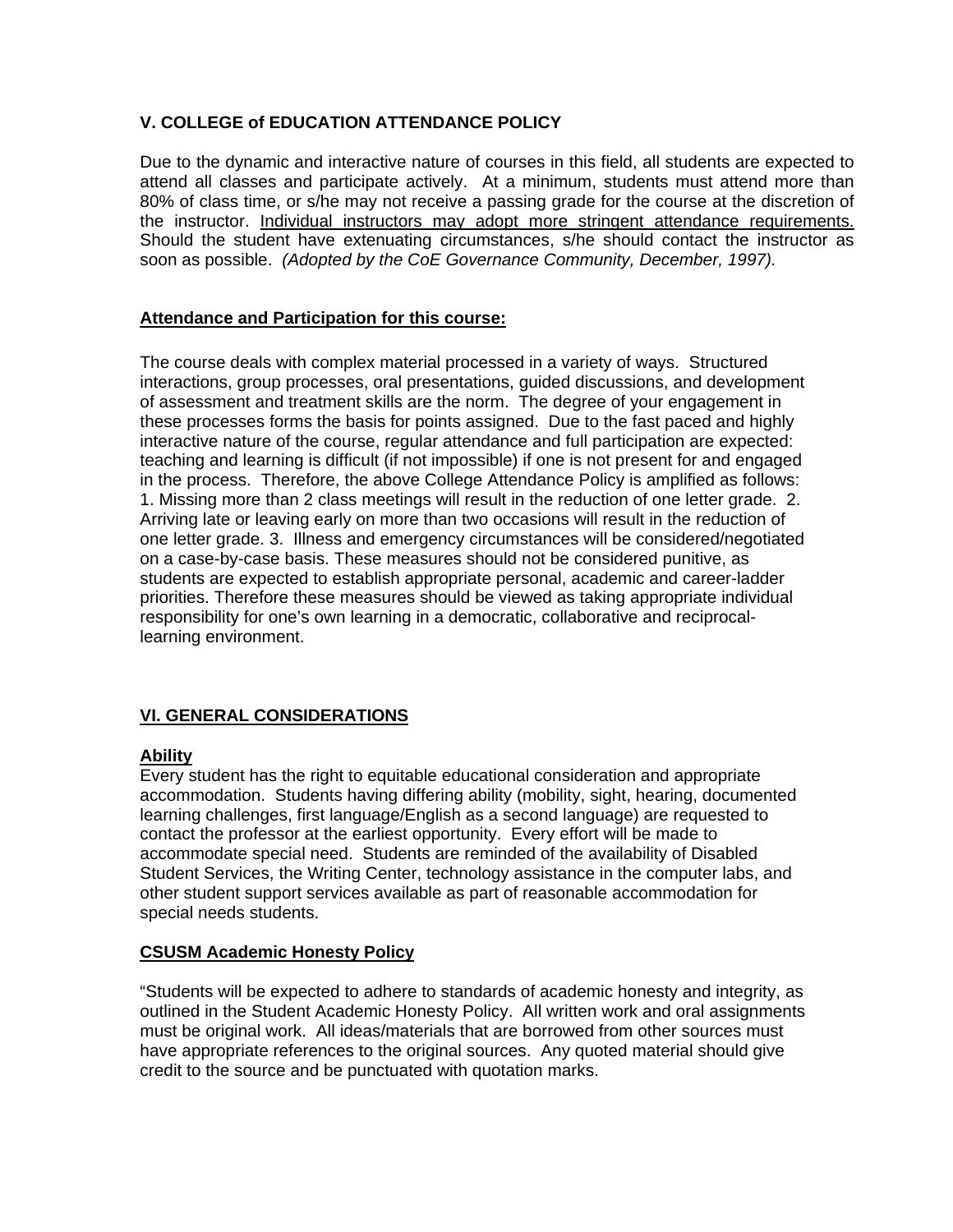Students are responsible for honest completion of their work including examinations. There will be no tolerance for infractions. If you believe there has been an infraction by someone in the class, please bring it to the instructor's attention. The instructor reserves the right to discipline any student for academic dishonesty in accordance with the general rules and regulations of the university. Disciplinary action may include the lowering of grades and/or the assignment of a failing grade for an exam, assignment, or the class as a whole."

### **Appeals**

Every student has the right to appeal grades, or appeal for redress of grievances incurred in the context of any class. Disputes may be resolved informally with the professor, or through the formal grades appeal process. For the latter, consult Dr. Kelly, Associate Dean.

#### **Students with Disabilities Requiring Reasonable Accommodations**

Students are approved for services through the Disabled Student Services Office (DSS). The DSS Office is located in Craven Hall 5205, and can be contacted by phone at (760) 750-4905 or TTY (760) 750-4909. Students authorized by DSS to receive reasonable accommodations should meet with their instructor during office hours or, in order to ensure confidentiality, in a more private setting.

#### **All University Writing Requirement**

Students will chose a topic to research and write a 2,500 word paper. Evaluate the question, "How am I going to change the world one child at a time?" Week 1: Write a paper evaluating your personal evaluation in response to the prompt. Week 2: Set goals through a personal action plan. Week 14: Reflect on your practice and your growth of the prompt at the end of the course. Submit as one total paper.